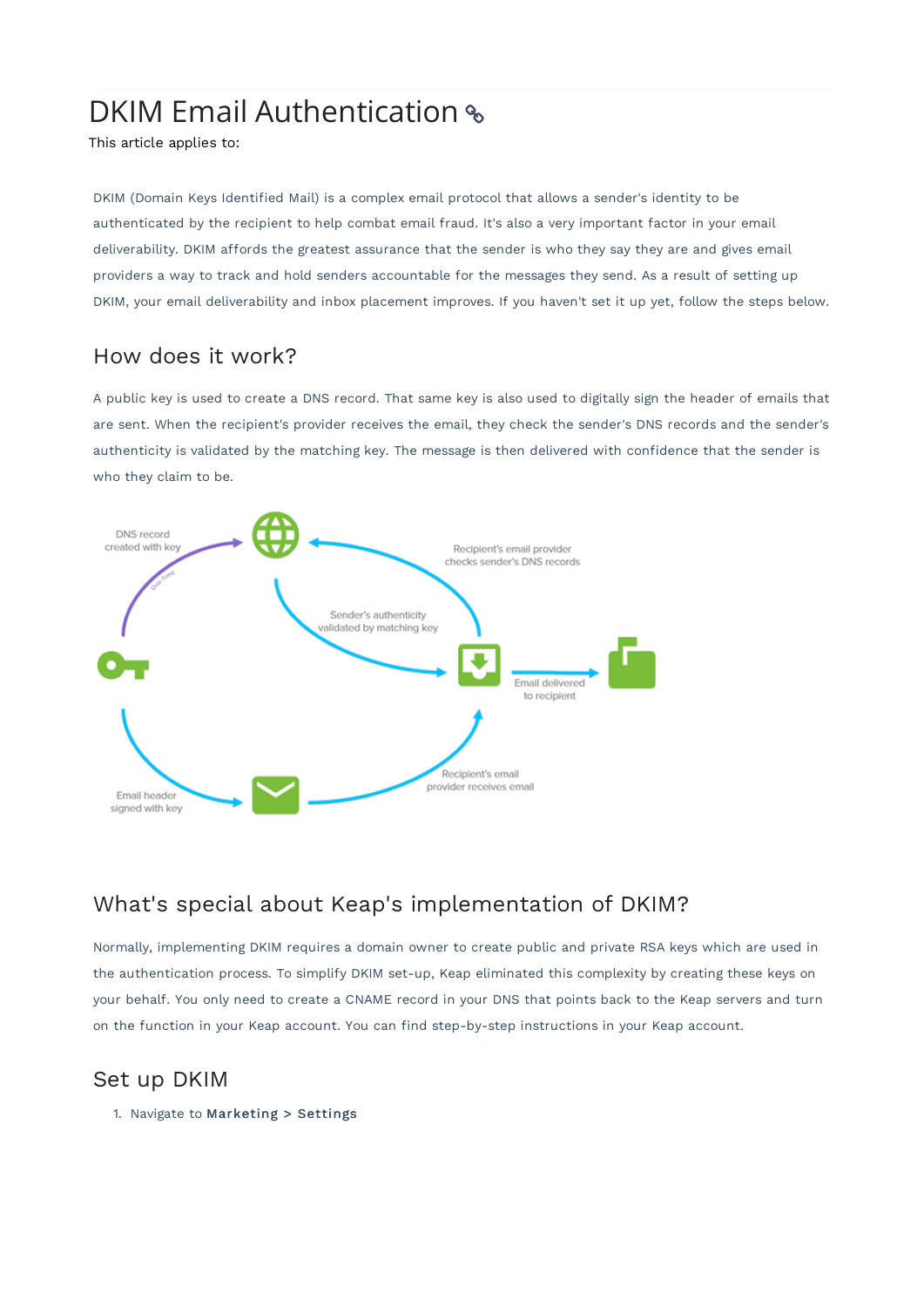| My Nav                | <b>CRM</b>               | <b>Marketing</b>       | E-Commerce           | Admin                  |
|-----------------------|--------------------------|------------------------|----------------------|------------------------|
| <b>Basic Training</b> | Contacts                 | Campaign Builder       | E-Commerce Setup     | <b>Branding Center</b> |
| <b>Initial Setup</b>  | Companies                | Email & Broadcasts     | Orders               | Billing & Account Info |
| Dashboard             | Opportunities            | <b>Lead Generation</b> | <b>Products</b>      | <b>Users</b>           |
| My Day                | <b>Referral Partners</b> | Templates              | <b>Payment Setup</b> | Import Data            |
|                       | <b>Visitors</b>          | <b>Dynamic Content</b> | Actions              | Data Cleanup           |
|                       | Zapier Integrations      | Legacy                 | <b>Promotions</b>    | Analytics              |
|                       |                          |                        | Legacy               |                        |

#### 2. Click Email Authentication

| <b>Lead Sources</b>              | buccess:        |
|----------------------------------|-----------------|
| <b>Campaign Categories</b>       |                 |
| <b>Automated List Management</b> |                 |
| <b>Email Authentication</b>      | Thanks for fill |
| Follow-Up Sequence               |                 |
| Follow-Up Sequence Schedule      |                 |

#### 3. Click Add a Domain

Note: This button is only available to admin users



4. Select a domain to authenticate

Note: You can add additional email domains by adding that email domain to a User Record.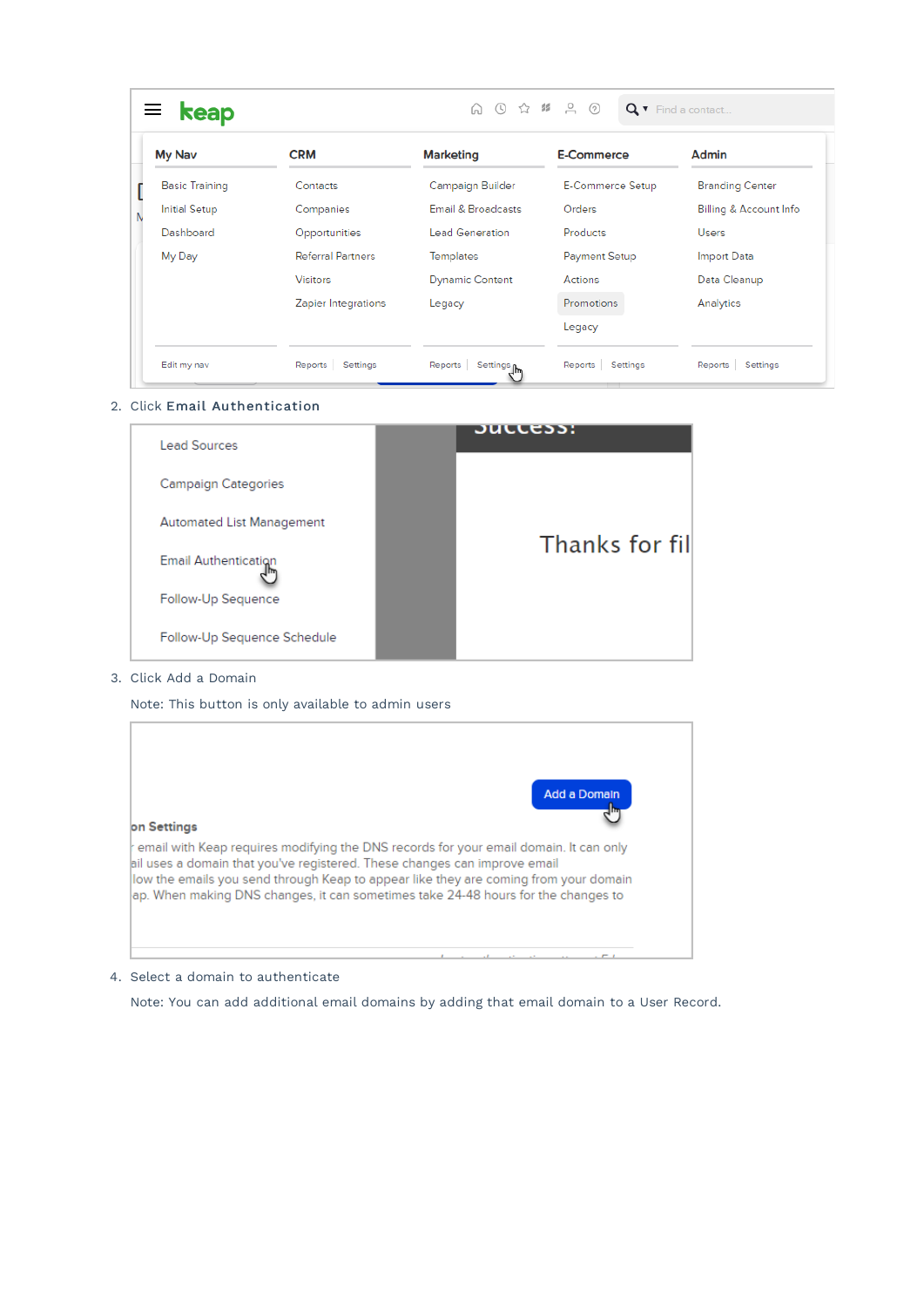| Step 1<br>Choose the domain you would like to authenticate. |                                                    |
|-------------------------------------------------------------|----------------------------------------------------|
| Please select a domain                                      |                                                    |
| Please select a domain                                      |                                                    |
| qmail.com                                                   |                                                    |
| keap.com                                                    | the text below as the "Name" or "Host" (the actual |
| live.com<br><u>קוסטומטס טון קטער קוטעזעכון.</u>             |                                                    |
|                                                             |                                                    |

5. Create a new CNAME record using the text below as the "Name" or "Host" (the actual name depends on

#### your provider)



6. Copy and paste the provided text into the DNS "value" or "points to" field (the actual name depends on

your provider) within your new CNAME record



#### Step 4

Once you've saved the record, return here and click the 'Verify' button below. We will attempt to verify the record is live and setup correctly and notify you of the result. We will begin signing emails only when this verification has completed successfully. For more information, please refer to the DKIM Help Center Article.

Verify

Cancel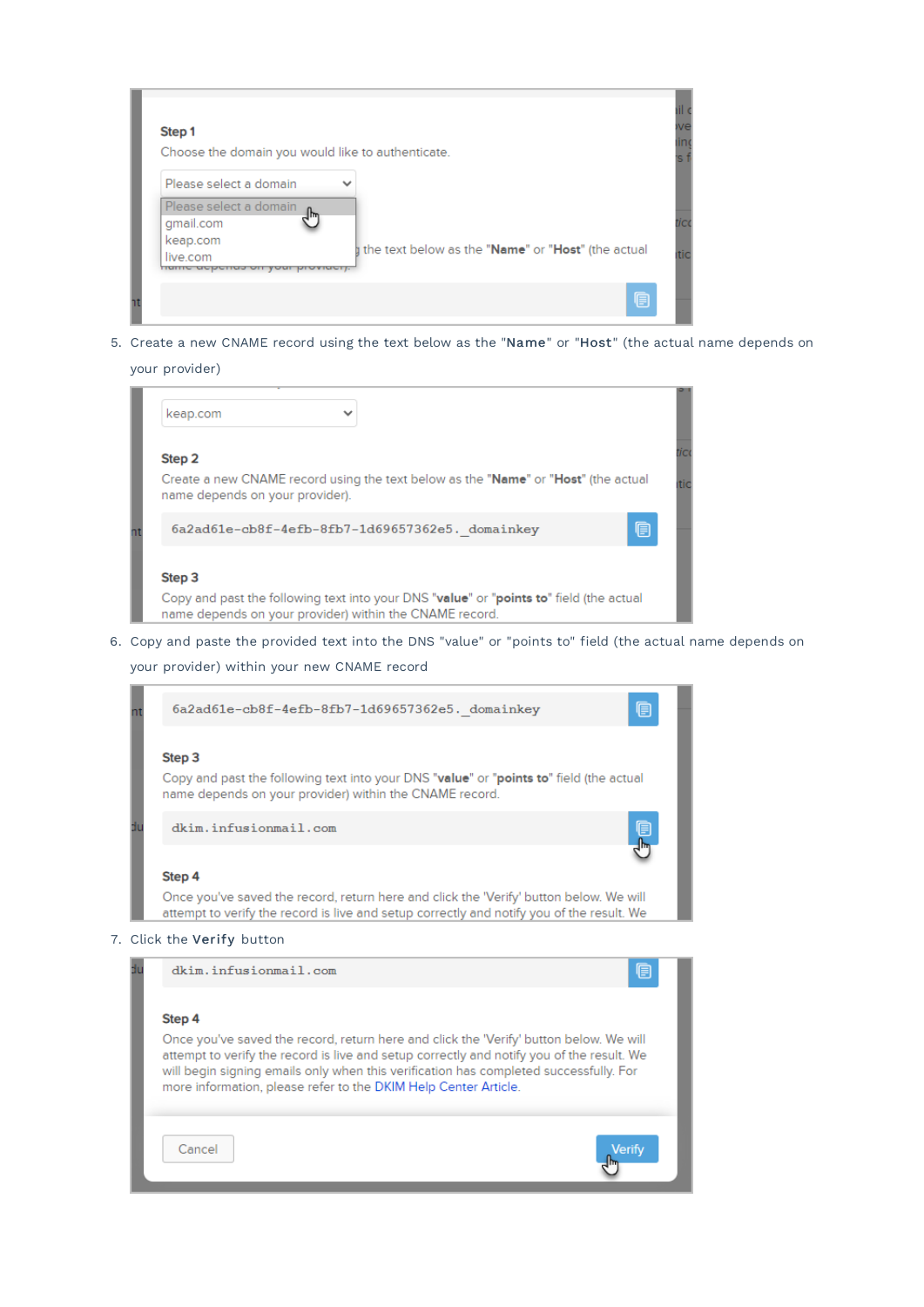Pro Tip! You can add additional email domains by adding that email address to a User Record under Admin > Users in the Email field. Note that it must be in the primary email field as shown in the image below.

| General              | Preferences<br><b>Notes</b><br><b>User Groups</b> | Signatures (legacy)                                     |       |
|----------------------|---------------------------------------------------|---------------------------------------------------------|-------|
| <b>Personal Info</b> |                                                   | Other Info                                              |       |
| <b>First Name</b>    | Geraldine                                         | Phone 1 Work                                            |       |
| Last Name            | Vaughn                                            | The domain saved in the                                 |       |
| Company              |                                                   | <b>Users Email field can be</b><br><b>Authenticated</b> |       |
| Title                |                                                   |                                                         | rvorK |
| Email                | Geraldine@alwayshelpful.org                       | $\boldsymbol{\times}$<br>Fax2                           | Work  |
|                      |                                                   |                                                         |       |

4. Fill out the remainder of the form. You will create a CNAME entry in your DNS records. If you need assistance with this step, we recommend that you contact your DNS provider because the steps may vary depending on your provider. For example, Cloudflare users must make sure their record is set to DNS only and not Proxied.

Below are help article links for common DNS providers. For most of the providers listed below, remove your domain name from the URL in step 2 and use that value for the Host. For example, if the URL is "d5e8e10f-67fd-4e29-87dd-58f7b3760b10.\_domainkey.yourdomain.com", use only "d5e8e10f-67fd-4e29-87dd-58f7b3760b10.\_domainkey" for the Host value. Important Note! Some DNS providers are not compatible with this method of DKIM.

- a. GoDaddy
- b. BlueHost
- c. Host Gator
- d. DreamHost
- e. Liquid Web
- f. In-Motion
- g. Amazon CloudFront
- h. Google Cloud
- i. Namecheap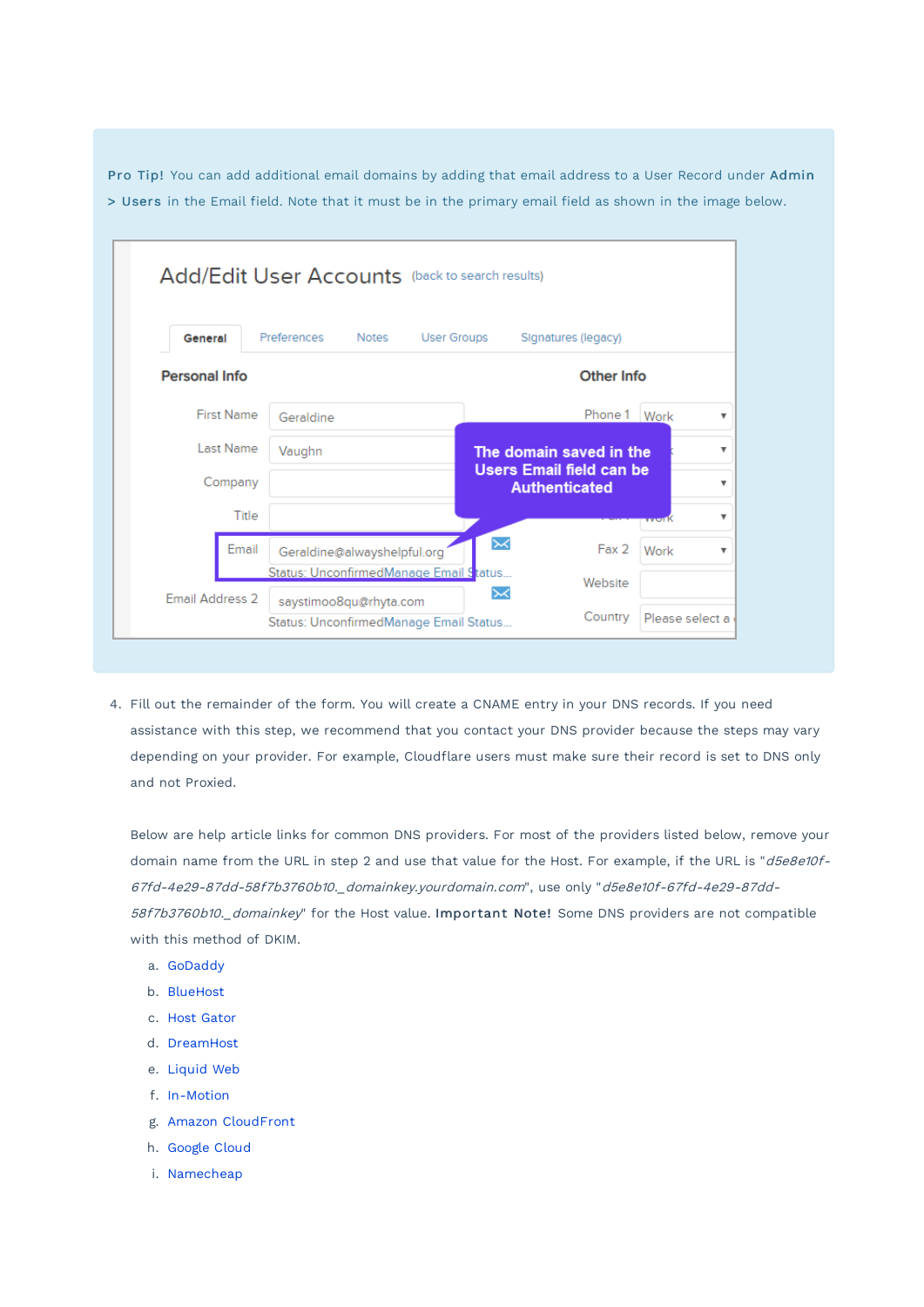5. When you have completed the form, click the Verify button. Keap will attempt to validate the CNAME record you created in your DNS. The record must be live for your Keap account to validate it. If the record cannot be verified, wait until the Time-To-Live (TTL) settting of your DNS provider has passed and click the Retry Validation link.

| <b>Action Sets</b>               | are coming from your domain rather than from Infusionsoft by<br>sometimes take 24-48 hours for the changes to propagate. |
|----------------------------------|--------------------------------------------------------------------------------------------------------------------------|
| <b>Lead Sources</b>              |                                                                                                                          |
| <b>Campaign Categories</b>       | infusionsoft.com<br>The DKIM record has not been verified.<br>u                                                          |
| <b>Automated List Management</b> | Retry Validation<br>Delete DKIM Configuration                                                                            |
| <b>Email Authentication</b>      |                                                                                                                          |
| Follow-Up Sequence               |                                                                                                                          |

6. Once the domain has been verified, Keap will use DKIM when sending emails on your behalf.

### DKIM Re-validation Steps

We deployed updates to how we assign DKIM to outgoing emails. If you set up DKIM prior to 1/17/17, you may need to follow these steps to ensure DKIM is signed properly for mail from your Keap application. The changes require you to update your CNAME record that you added to your domain and then to re-validate your domain. There are two steps to complete:

- 1. Update Your CNAME record These instructions require you to edit a CNAME entry in your DNS records. If you need assistance with this step, we recommend you contact your DNS provider because the steps may vary depending on your provider.
	- a. Locate the CNAME entry in your DNS records where you previously entered *infusionmail.com* and replace it with *dkim.infusionmail.com*, then save the record.
	- b. If you have multiple domains that were previously verified, you will need to do this for each CNAME record on each domain.
- 2. Re-Validate Your DKIM record.
	- a. Login to your Keap application, navigate to the Marketing module and click on Settings.
	- b. On this page, look at the navigation bar on the left and click on Email Authentication.
	- c. Now you should see your domain(s). Click on the hyperlink Retry Validation.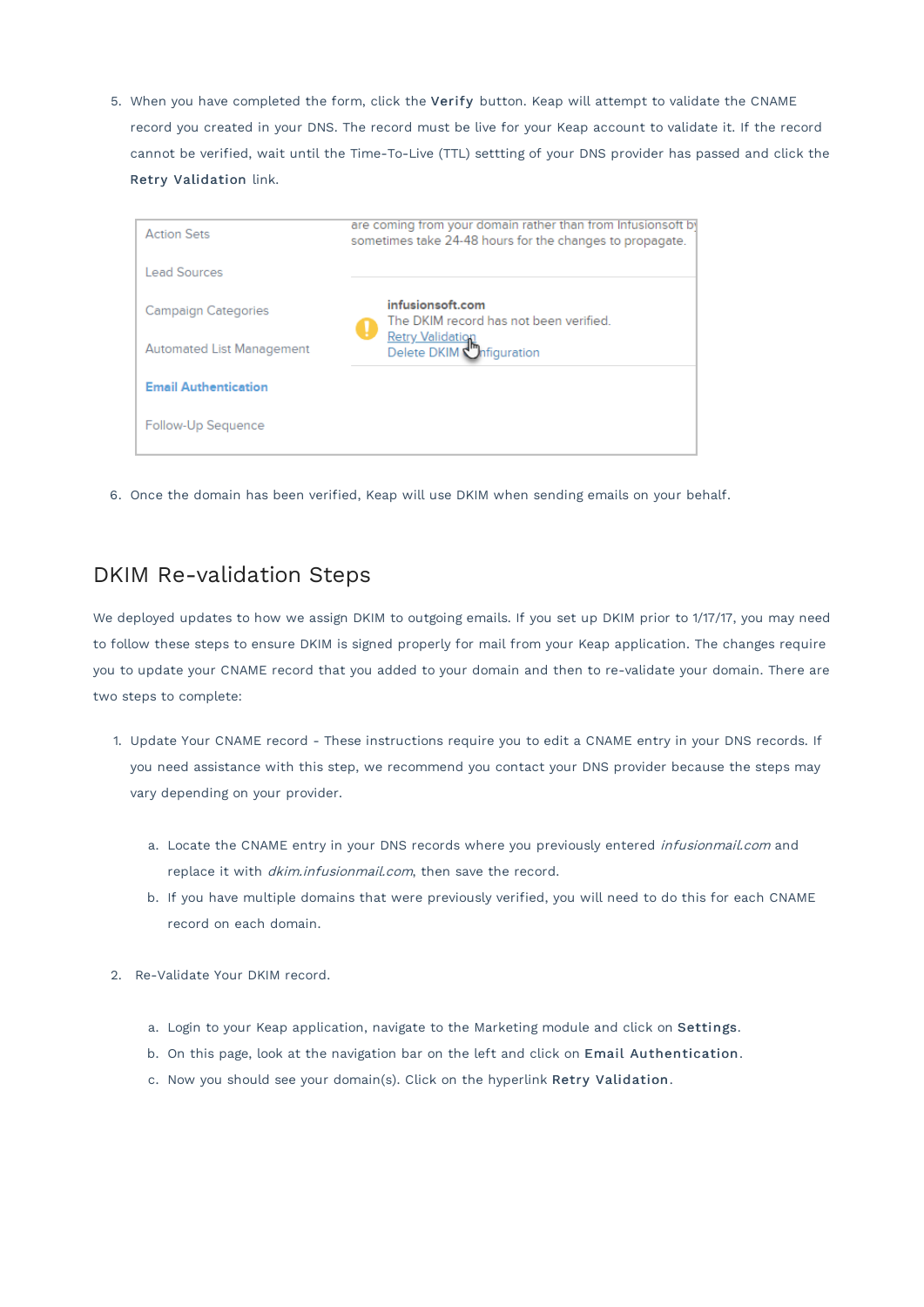| <b>Action Sets</b>               | are coming from your domain rather than from Infusionsoft by<br>sometimes take 24-48 hours for the changes to propagate. |  |  |
|----------------------------------|--------------------------------------------------------------------------------------------------------------------------|--|--|
| <b>Lead Sources</b>              |                                                                                                                          |  |  |
| <b>Campaign Categories</b>       | infusionsoft.com<br>The DKIM record has not been verified.<br>u                                                          |  |  |
| <b>Automated List Management</b> | <b>Retry Validation</b><br>Delete DKIM <i>Infiguration</i>                                                               |  |  |
| <b>Email Authentication</b>      |                                                                                                                          |  |  |
| Follow-Up Sequence               |                                                                                                                          |  |  |

d. This opens a Retry Domain Verification pop-up window. Click on the Verify Button to complete the update. If this fails to validate, please wait and try again (it can take hours, depending on your DNS provider). If you have multiple domains that were previously verified, you will need to repeat these steps for each Domain.

| Step 4                                                                                                                                                                                                                                                                                                                                            |        |
|---------------------------------------------------------------------------------------------------------------------------------------------------------------------------------------------------------------------------------------------------------------------------------------------------------------------------------------------------|--------|
| Once you've saved the record, return here and click the 'Verify' button below. We will<br>attempt to verify the record is live and setup correctly and notify you of the result. We<br>will begin signing emails only when this verification has completed surfacessfully. For<br>more information, please refer to the DKIM Help Center Article. |        |
| Cancel                                                                                                                                                                                                                                                                                                                                            | Verify |

Example of Email Domain Creating a CName